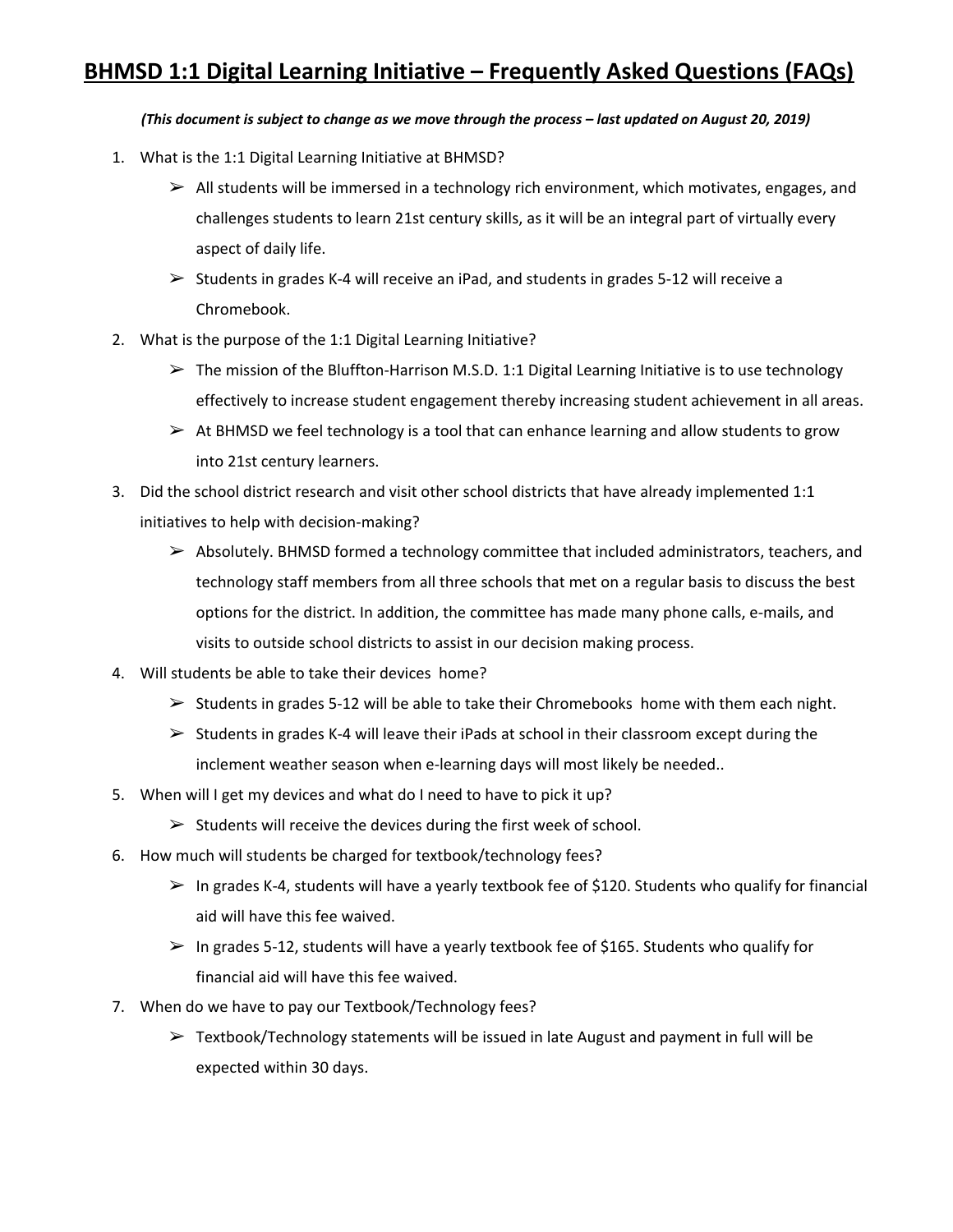- 8. What if the student is unable to pay the Textbook/Technology fee within 30 days?
	- $\triangleright$  BHMSD will work with all students on payment plans (see below).

| <b>BHMSD Payment Plan</b>    |           |                |                 |
|------------------------------|-----------|----------------|-----------------|
|                              | September | <b>October</b> | <b>November</b> |
| <b>Payment Amount (K-4)</b>  | \$40      | \$40           | \$40            |
| <b>Payment Amount (5-12)</b> | \$55      | \$55           | \$55            |

- $\triangleright$  We also encourage all families to apply for financial aid if they believe they may qualify.
- 9. Will the students in grades 5-12 be able to take the Chromebook home over the summer break?
	- $\triangleright$  No. The Chromebook will be collected on the last day of school so that they can be upgraded with new apps, cleaned, and repaired if needed.
- 10. What happens if my device stops working?
	- $\triangleright$  The BHMSD Technology Department will be responsible for all repairs. A request will be made to the technology help desk and they will be responsible for repairing the device. Depending on the issue, the student may be provided with a loaner device while their device is being repaired.
- 11. What insurance or warranty is provided for the device?
	- $\triangleright$  No insurance is provided; however, BHMSD is providing an extended product warranty for the remaining years of rental.
- 12. What happens if my device is physically damaged?
	- ➢ The BHMSD Student Internet and Technology [Responsible](http://bhmsd.org/UserFiles/Servers/Server_527457/File/rup.pdf) Use Policy outlines the repair and replacement process for physically damaged devices.
- 13. What happens if my device is lost or stolen?
	- $\triangleright$  If a device is lost or stolen at school the student must immediately notify a teacher, administrator, or BHMSD Technology Staff. **The earlier school personnel are notified, the greater the chance of it being found.**
- 14. What if a student doesn't have Internet at home?
	- $\triangleright$  Teachers are aware that not all students have Internet access at home and will provide accommodations when necessary for students without home Internet access.
	- $\triangleright$  There is free public wireless Internet at the BHMSD Campus, Wells County Public Library, and area restaurants.
- 15. How will my student be protected while on the Internet?
	- $\triangleright$  While the device is on an Internet connection provided by BHMSD, access will be filtered to meet federal guidelines, as has been our past practice.